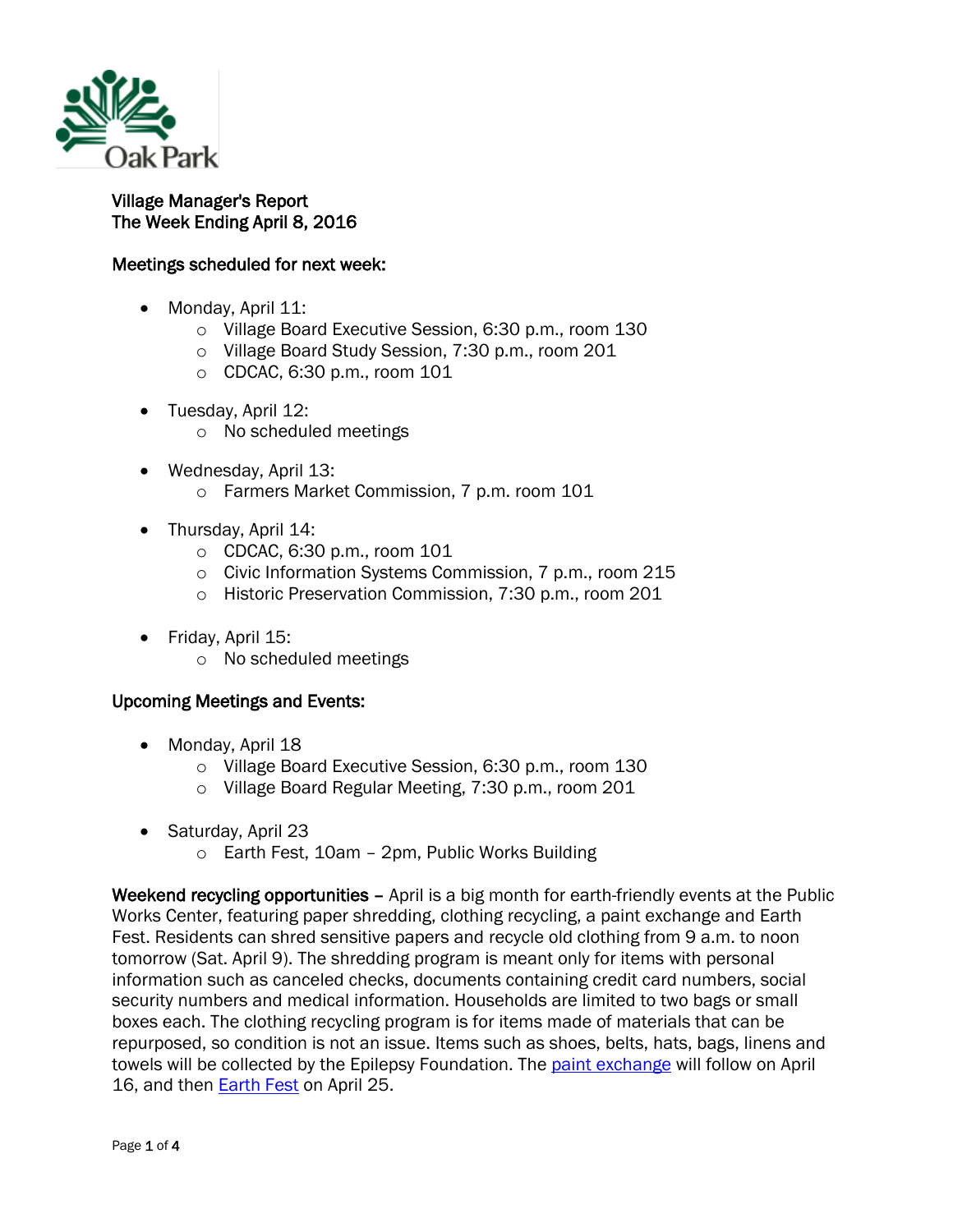Federal grant allocations announced –The Village has been awarded \$1,521,166 in Community Development Block Grant (CDBG) funds, a slight increase from the previous plan year allocation. In addition to helping pay for Village infrastructure, health, code and housing activities, a share of the funds will go to local organizations that provide essential services to Oak Park residents. The Village also will receive \$135,513 in Emergency Solutions Grant (ESG) funds to assist persons experiencing or at risk of homelessness. This was a slight decrease from the current ESG allocation. Funds for both programs will become available beginning in October.

Oak Park Station update - With the fence up, the site graded and environmental remediation well underway, the developer has begun installing components of the foundation structure on the north parcel near Lake Street. The east bound lane of Lake Street will be closed to traffic for two weeks for sewer work, but traffic flaggers will be on hand during construction hours of 7 a.m. to 3 p.m. to ensure two-way traffic. Steel plates will be used where necessary to keep Lake Street open to two-way traffic after 3 pm. Updates on the project are being [posted on the Village website](http://www.oak-park.us/village-services/planning/projects/lake-westgate-project-page) as they become available.

CityView update – The Development Customer Services Department is poised to launch CityView, the new software solution for licensing, permitting and inspections set to go live on May 9. The current software system is scheduled to be turned off on April 29 to migrate existing data to the new system. Information will be input by hand during the week between the two systems. While this time likely will be difficult, the bright side is that staff will have an opportunity to practice how they might have to deal with an unexpected issue such as a power failure. In the meantime, staff will participate in two weeks of intensive training beginning April 25 in preparation for the launch. CityView staff will be on site the week of May 9 to assist with any issues and make any needed last-minute tweaks to the system after it goes live. Once up and running, CityView will improve the permit processing functions by allowing multiple departments to communicate more efficiently and effectively. In addition, customers will be able to obtain real-time information about their permit applications, inspections, license applications and property complaints.

Diversity program gets attention - Oak Park's **Dinner & Dialogue** program will be featured in two [Alliance for Innovation](http://transformgov.org/en/home) publications – *Transformations*, which goes to all members, and *Ambassador Update*, which goes to the organization's emerging leaders. The article, penned by Community Relations Director Cedric Melton, traces the creation of the program that brings together a diverse group of community residents for frank discussions about race relations and related issues over a good meal. Since the program's debut, nearly 50 dinners have been held in private homes throughout the Village. [Click here to read the article](http://www.oak-park.us/sites/default/files/456678891/2013-03-28-oak-park-dinner-dialog-opens-minds-improves-understanding.pdf) as submitted for publication.

Health Department featured – The [Oak Park Department of Public Health](http://www.oak-park.us/village-services/department-public-health) was among Cook County's six certified health departments commemorating National Public Health Week with an event showcasing their important role in preventing disease, prolonging life and promoting health. The event, entitled *Beat Diabetes*, was held Thursday (April 7) at the Stickney Township Public Health District's South Clinic in Burbank. Interim Health Director Mike Charley discussed the Oak Park Farmers' Market Healthy Nutrition Incentives Program, which helps area Supplemental Nutrition Assistance Program participants pay for farm-fresh fruits and vegetables. Public health officials from Chicago, Cook County, Evanston Skokie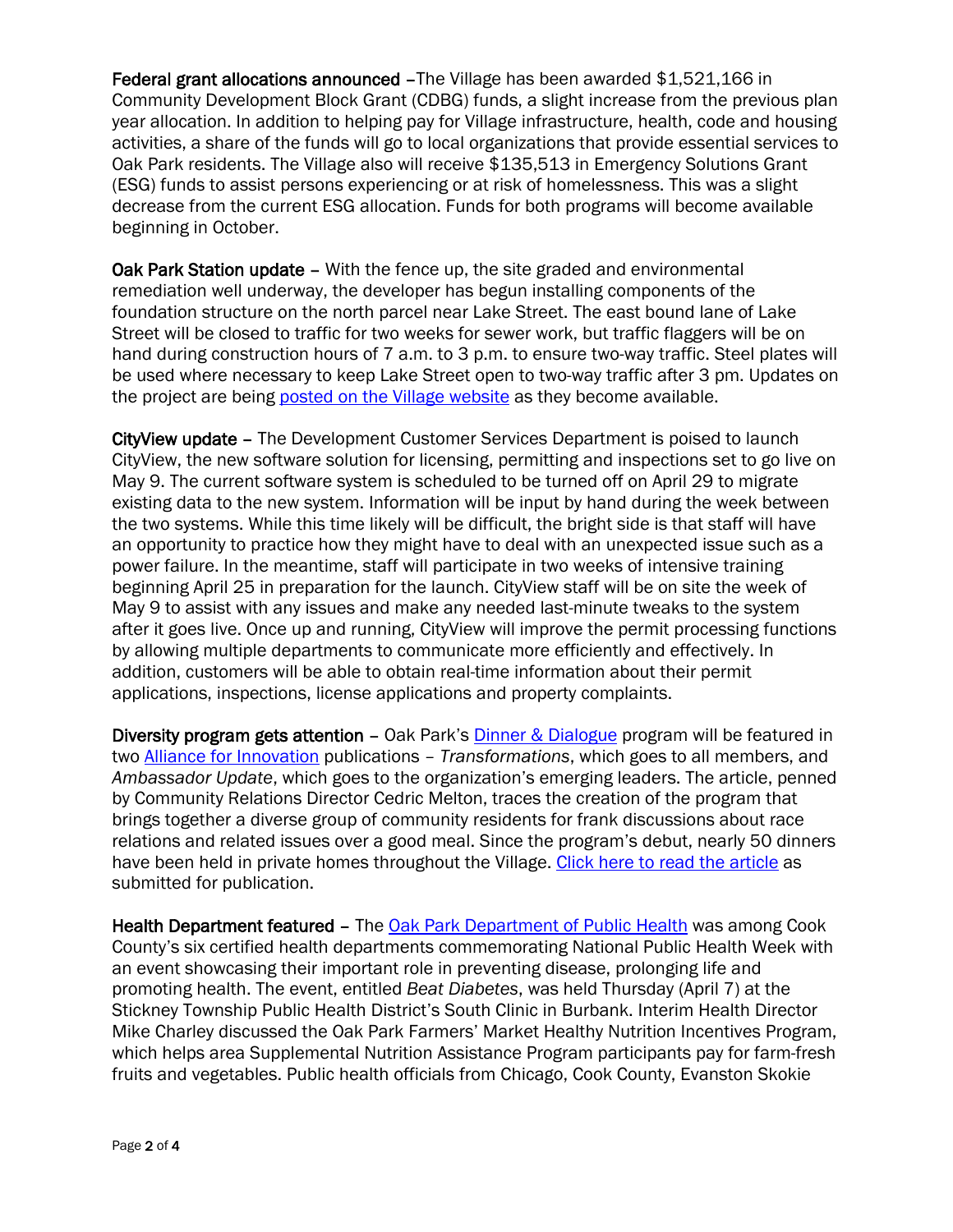and Stickney also gave presentations on programs in their jurisdictions. [Click here to read](http://www.oak-park.us/sites/default/files/456678891/2016-04-04-stickney_-health-event.pdf)  [the news release with more details on the event.](http://www.oak-park.us/sites/default/files/456678891/2016-04-04-stickney_-health-event.pdf)

Miscellaneous construction updates – Weather postponed repairs planned for this week to Marion Street crosswalks, but work should restart next week. Lighting improvements on Harrison Street from Ridgeland Avenue to Austin Boulevard are scheduled to begin next week. Notices were mailed to residents and parking passes provided as needed. Sewer work related to alley improvement projects started Monday south of I-290. Sidewalk improvements also began this week in various locations north of Lake Street on Austin Boulevard, Humphrey Avenue, Taylor Avenue and Lombard Avenue. Underground utility work related to the South Boulevard streetscape project is scheduled to begin next week. South Boulevard will be closed to all traffic between Harlem Avenue and Marion Street for about a month, and then be open only to eastbound traffic for an additional month.

Non-Village construction activities – Eastbound traffic on Madison Street continues to be detoured south on Ridgeland Avenue to Roosevelt Road, then east to Central Avenue as Chicago Water Management Department contractors continue work on a major sewer project. Madison Street remains open within Oak Park to Austin Boulevard. Parkway restoration continues in sections in north Oak Park where Nicor crews replaced mains and services. Improvements to the CTA Green Line tracks began as scheduled on April 1 at the Harlem station. Work is staged to occur over seven weekends beginning each Friday after rush hour and continuing until just before the rush begins each Monday. However, no work is scheduled for this weekend. All Oak Park stations are closed when work is underway, with buses providing transportation between stops.

Public Works activities -Brick pavers were replaced at Oak Park Avenue and Garfield Street and a temporary pavement patch installed after a water line repair at Augusta Street and Austin Boulevard. Streets Division crews also continued picking up litter, cleaning parking lots and filling potholes. Water & Sewer Division crews repaired a sinkhole at 538 N. Lombard Ave. and upgraded a water service line at 45 Chicago Ave. as part of the Village's lead abatement program. Crews also cleaned and rodded sewer basins at various locations throughout the Village. Forestry Division crews pruned trees along Chicago Avenue and Fillmore Street in preparation for upcoming construction. Crews also did landscaping work throughout the Village, focusing on cul-de-sacs, parking lots and in-ground planters. Routine Forestry tasks continued, including responding to resident requests, removing ash trees and winter-cycle pruning. Private contractor pruning is nearing completion for the season. All north/south streets between South Boulevard and Madison Street have been completed. The east/west streets between Washington Boulevard and Madison Street are all that remain in this year's cycle.

Ceremonies for all-weather fields – The public is invited to grand opening ceremonies Saturday (April 9) for the all-weather sports fields at the middle schools. Ceremonies are set for 9 a.m. at Julian Middle School and 10:30 a.m. at Brooks Middle School. The fields will be used by students on school days during school hours and will be scheduled for use by various sports affiliates on certain days and times. However, they are open to the public when not scheduled for programmed activities.

Employee news – Long-time Village employee Grace Kenney will be inducted into the [Chicago 16-inch Softball Hall of Fame](http://16inchsoftballhof.com/) next week for her service to the uniquely Chicago